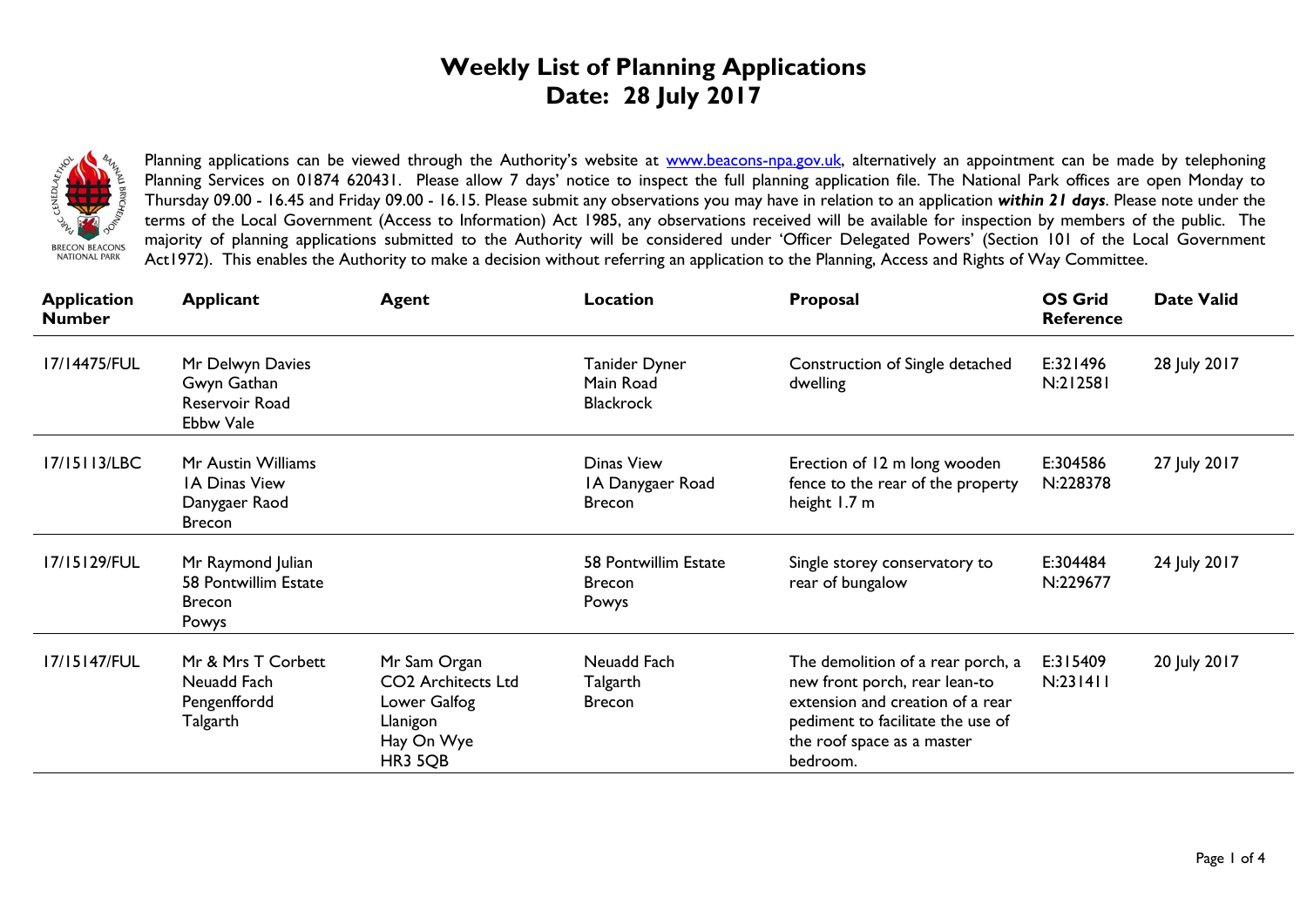| <b>Application</b><br><b>Number</b> | <b>Applicant</b>                                                            | <b>Agent</b>                                                                                                        | <b>Location</b>                              | Proposal                                                                                                                                                                                                    | <b>OS Grid</b><br><b>Reference</b> | <b>Date Valid</b> |
|-------------------------------------|-----------------------------------------------------------------------------|---------------------------------------------------------------------------------------------------------------------|----------------------------------------------|-------------------------------------------------------------------------------------------------------------------------------------------------------------------------------------------------------------|------------------------------------|-------------------|
| 17/15164/DISCO<br>N                 | Mr Anthony Evans<br>Ty Clwyd<br>Kensington<br><b>Brecon</b>                 | Mr S Organ<br>CO2 Designs for Life<br>Lower Galfog<br>Llanigon<br>Hereford<br>HR3 5QB                               | Ty Afon<br>Kensington<br><b>Brecon</b>       | Discharge Condition 4 pursuant<br>to Planning Permission<br>10/04320/FUL - The change of<br>use of a Monumental Masons<br>Works into new sustainable<br>family home.                                        | E:304129<br>N:228751               | 20 July 2017      |
| 17/15151/FUL                        | Mr & Mrs Thomas<br>10, Penygarn<br>Pontsticill<br><b>MERTHYR TYDFIL</b>     | Mr Steven George<br>George and Co<br>Hwyl Hub<br>Ist Floor.<br>62 High Street,<br>Merthyr Tydfil CF47 8DE           | 10 Penygarn<br>Pontsticill<br>Merthyr Tydfil | Clad existing dwelling, extend<br>with a front porch and rear<br>extension.                                                                                                                                 | E:305606<br>N:210967               | 25 July 2017      |
| 17/15152/FUL                        | Mr & Mrs Martin<br>Tregoed, Llangenny Lane<br><b>CRICKHOWELL</b><br>NP8 IHD | Mr Ben Bowker<br>Morgan & Horowskyj<br>Architects<br>The School Room<br><b>Castle Street</b><br>Abergavenny NP7 5EE | Tregoed<br>Llangenny Lane<br>Crickhowell     | Conversion of existing Garage<br>into Annex/Holiday Let.                                                                                                                                                    | E:323834<br>N:217842               | 24 July 2017      |
| 17/15156/CON                        | Mr Martin Young<br>19, Erw Bant<br>Llangynidr<br><b>CRICKHOWELL</b>         | Mr Andrew Bevan<br>A B Planning<br><b>AB Planning</b><br>2a High Street<br>Crickhowell<br>NP8 IBW                   | 19 Erw Bant<br>Llangynidr<br>Crickhowell     | Removal of condition 4 (bat<br>enhancement measures) of<br>12/08260/OUT (approved 19th<br>March 2013) and variation of<br>condition 7 (bat and bird boxes)<br>of 14/11377/REM (approved 15th<br>July 2015). | E:315002<br>N:219907               | 25 July 2017      |
| 17/15163/FUL                        | Mr David Prosser<br><b>Blaenglyn Farm</b><br>Libanus<br><b>Brecon</b>       | Mr Paul Tambling<br>Archiform Itd<br>12 Alexandra Road<br><b>Brecon</b><br>Powys LD3 7PD                            | Wenallt<br>Ffrwydgrech<br><b>Brecon</b>      | <b>Construction of Detached</b><br><b>Agricultural Shed</b>                                                                                                                                                 | E:301429<br>N:225142               | 24 July 2017      |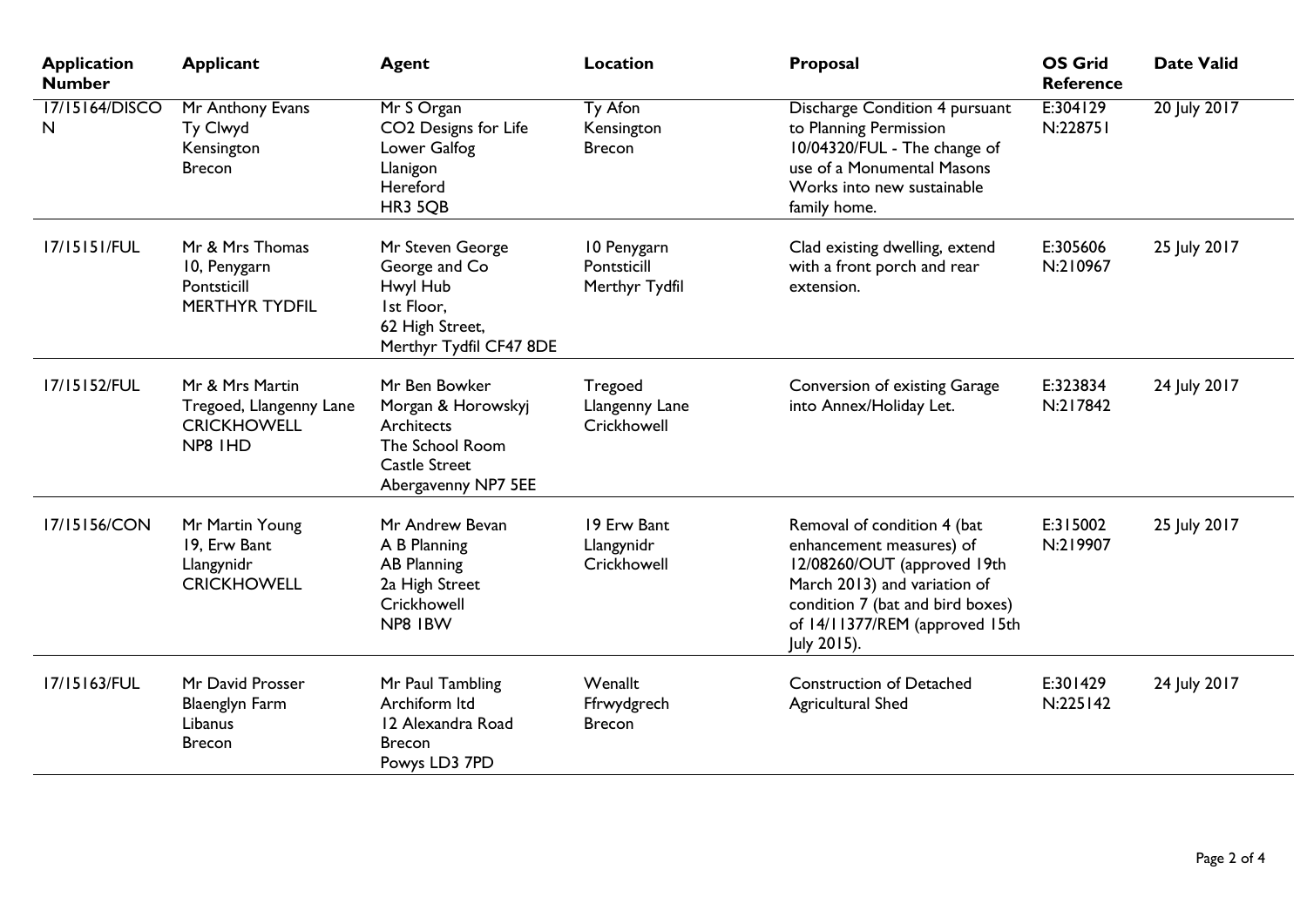| <b>Application</b><br><b>Number</b> | <b>Applicant</b>                                                                                                  | <b>Agent</b>                                                                                                               | <b>Location</b>                                             | Proposal                                                                                                                                        | <b>OS Grid</b><br><b>Reference</b> | <b>Date Valid</b> |
|-------------------------------------|-------------------------------------------------------------------------------------------------------------------|----------------------------------------------------------------------------------------------------------------------------|-------------------------------------------------------------|-------------------------------------------------------------------------------------------------------------------------------------------------|------------------------------------|-------------------|
| 17/15161/FUL                        | Mr & Mrs KEITH<br><b>RODEN</b><br>4, Broadmead<br><b>GILWERN</b><br>NP70AN                                        | Mr Roger Field<br><b>FTAA LTD</b><br><b>6 HIGH STREET</b><br><b>CRICKHOWELL</b><br>NP8 IBW                                 | 4 Broadmead<br>Gilwern<br>NP7 0AN                           | <b>Alterations and Replacement</b><br><b>Extension To Existing Bungalow</b><br>To Provide Additional Living<br>Accommodation                    | E:325001<br>N:214716               | 28 July 2017      |
| 17/15165/TPO                        | Mr Robert Charlton<br><b>Woodlane Villa</b><br>Hillside Road<br>Llangattock                                       |                                                                                                                            | <b>Woodland Villa</b><br>Hillside Road<br>Llangattock       | Reduce crown by five metres.<br>Tree too large, overhanging and<br>nusance to neighbour                                                         | E:320937<br>N:217244               | 25 July 2017      |
| 17/15167/FUL                        | Mr Peter Weavers<br>Brecon & Radnorshire<br><b>Conservative Assn</b><br>4a, Lion Yard<br><b>BRECON</b><br>LD3 7BA | Mr Peter Weavers<br><b>Peter Weavers Business</b><br><b>Services</b><br>Romans<br><b>Bronllys Road</b><br>Talgarth LD3 0HH | 4A Lion Yard<br><b>Brecon</b><br>LD3 7BA                    | Remove dangerous chimney and<br>make good with slate                                                                                            | E:304561<br>N:228573               | 25 July 2017      |
| 17/15169/FUL                        | Mr Andrew Geeson<br>I Orchard Court<br><b>Bridge Street</b><br><b>CRICKHOWELL</b>                                 |                                                                                                                            | <b>Orchard Court</b><br><b>Bridge Street</b><br>Crickhowell | Construction of replacement<br>veranda in garden.                                                                                               | E:321659<br>N:218265               | 27 July 2017      |
| 17/15174/LBC                        | Mrs S Bennison<br>Marchogdir<br>Cray<br><b>BRECON</b>                                                             | Mr Sam Organ<br><b>CO2</b> Architects Ltd<br>Lower Galfog<br>Llanigon<br>Hay on Wye HR3 5QB                                | Marchogdir<br>Cray<br><b>Brecon</b>                         | Replacement of single storey<br>lean-to extension with a two-<br>storey extension. Full planning<br>application 17/15173/FUL also<br>submitted. | E:288932<br>N:226338               | 27 July 2017      |
| 17/15175/FUL                        | Ms Hannah Poulsom<br>8 St Johns Road<br><b>Brecon</b><br>Powys                                                    |                                                                                                                            | 8 St Johns Road<br><b>Brecon</b><br>Powys                   | Replace existing cracked render<br>with like for like replacement.                                                                              | E:304297<br>N:228908               | 27 July 2017      |